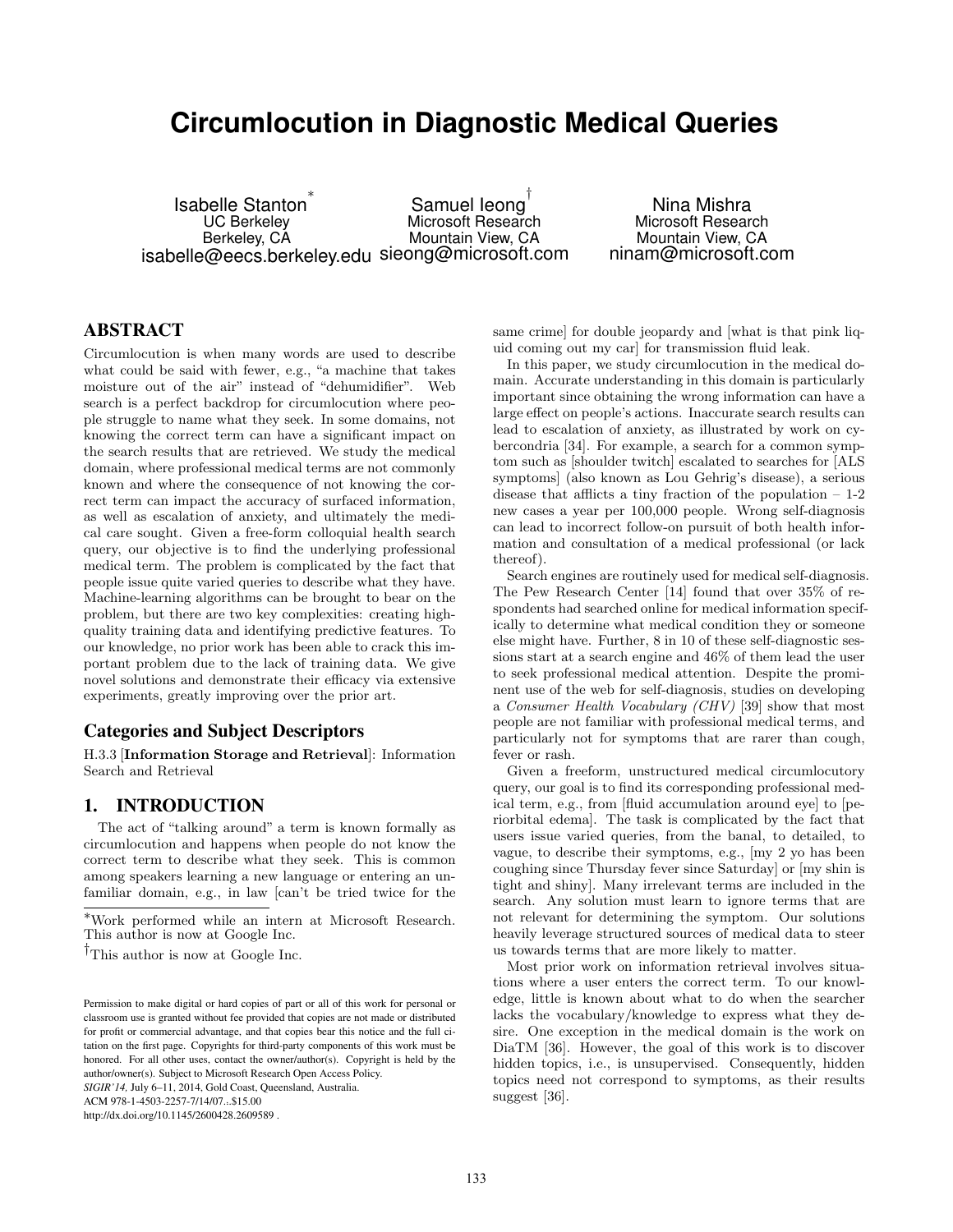One key barrier to supervised solutions is a lack of training data. In fact, one reason prior approaches were unsupervised was because no training data was available. Given a medical symptom, how can one find colloquial variants? We provide an innovative solution that involves a reverse use of crowdsourcing with carefully selected images and videos.

The goal of this work is to understand the concept that a user has in mind. We would like to improve our understanding of the query in order to enable future assistive technologies beyond simply returning web results. We do not envision mapping a query such as [headache] to [cephalgia] and returning medical journal articles on cephalgia as we do not believe this will often help the user. Rather, we do envision mapping queries to concepts, as well as articles to concepts so as to improve the search engines ability to provide user-friendly, authoritative content.

## Contributions

Our work has a key insight that enables a different solution to this difficult and important problem  $-$  it involves a new way of generating training data. The customary way to generate training data is to give a human judge a search query and ask them to identify the corresponding medical symptom. However, a typical human judge may not be able to name the medical symptom, either because the medical term is unfamiliar or because they lack the needed medical background to determine the symptom. Instead, we reverse the task by fixing the symptom and asking the judge to tell us what search queries they would issue to determine what was wrong. We prompt the judges with carefully selected multimedia content. As mentioned, the best prior solutions are unsupervised [36] and may be due in part to the difficulty of finding good training data. We demonstrate that queries generated are of high quality: 94% are good circumlocutions of the symptoms for images and 97% for videos. To determine how difficult the problem is, we posed ourselves the challenge of trying to identify the medical symptom name from a colloquial query. Despite our prior knowledge of the symptoms, we only labeled 56% of colloquial queries correctly. This low success rate demonstrates that the task is very challenging.

There are a large variety of knowledge sources readily available that we can bring to bear on the circumlocution problem. Greek and Latin roots enable us to better automatically understand a medical symptom name, as do encyclopedias and medical dictionaries. Body parts, colors, synonyms and paraphrases are also valuable as ways to obtain alternate expressions. We show how these publicly available knowledge sources can be suitably combined to solve the circumlocution problem. We represent the similarity of a query to a symptom by a collection of features that reflect how close the query or (knowledge-source expansions of the query) match the symptom (or knowledge-source expansions of the symptom).

We report on a collection of machine-learning experiments using this reverse crowdsourced labeled training data and features derived from these knowledge sources. We begin by training and testing on the same set of symptoms. We train a baseline bag of words multi-class classifier and compare to our approach of training with knowledge sources. Our approach is a 33% (26%) improvement over the baseline for images (respectively, videos). Next, we generalize to training and testing on a different set of symptoms. This question is crucial because we can not generate training data for an arbitrary symptom. Thus, bag of words symptom-dependent approaches will not succeed. We translate the circumlocution problem to a two-class learning problem and then show how one can learn the relative weight of combined knowledge sources. Our results improve over a baseline by 20% (26%) for images (respectively, videos). Our solution allows us to learn from one set of symptoms and to predict on an unseen set of symptoms.

# 2. RELATED WORK

Consumer health search has received much attention in both the medical and the information retrieval communities. One main challenge is that of the language gap—the document that can answer the user's question is written in medical terminology which the user is unfamiliar with, and not knowing the keywords to search for, the user was unable to learn the terminology from the document to aid her search in the first place. We now review work in this area.

The Consumer Health Vocabulary (CHV) is an important research project in the medical community to establish a vocabulary for communicating medical information to the public [39]. The vocabulary is selected based on perceived familiarity of the general public with certain medical terms. Many approaches have been used for estimating familiarity, including surveys [21], predictive modeling [41], query log analysis [42], and text mining [40]. While this work helps with the choice of terminology medical professionals can use to communicate to the lay person, it does not directly help with the task of understanding a lay person's query.

More directly related to closing the language gap is HI-QuA, a query assistant that suggests and expands medical queries [38]. Given a query, the assistant provides a tree of facets to explore. For example, the query [skin] has refinement suggestions such as [itching], [psoriasis], and [atopic dermatitis], or 'Symptoms' and 'Treatment'. In evaluation, while users liked the suggestions made by the assistant, they were not any more successful than the control group of users without HIQuA at completing informational tasks.

MetaMap [4] is a linguistic system for mapping natural language text to the UMLS Metathesaurus developed at the National Library of Medicine. As MetaMap is widely available, we compared with our system but found that it is not tuned for understanding circumlocutions, and maps individual words ignoring context. Our experiments provide further explanation.

Another system that addresses the language gap problem is DiaTM [36]. The system extends Latent Dirichlet Allocation with a 'technicality' feature to improve retrieval for documents written in different vocabularies. The technicality feature is interpreted as a dialect and can be used to capture the notion of colloquial, lay, and professional terminology. However, as the method is based on unsupervised learning, there is no guarantee that the learned topics align to a given set of definitions (see Figure 2 in [36]). Even a perfect clustering solution would not solve the problem we are after. Ultimately, we seek to map queries to a specific symptom name – as well as documents to a symptom name – so as to better facilitate the information retrieval process.

There are also vertical search engines specialized for medical domains. MedSearch [23] focuses on better handling long, natural language queries through improved extraction of important keywords, diversifying results, and generating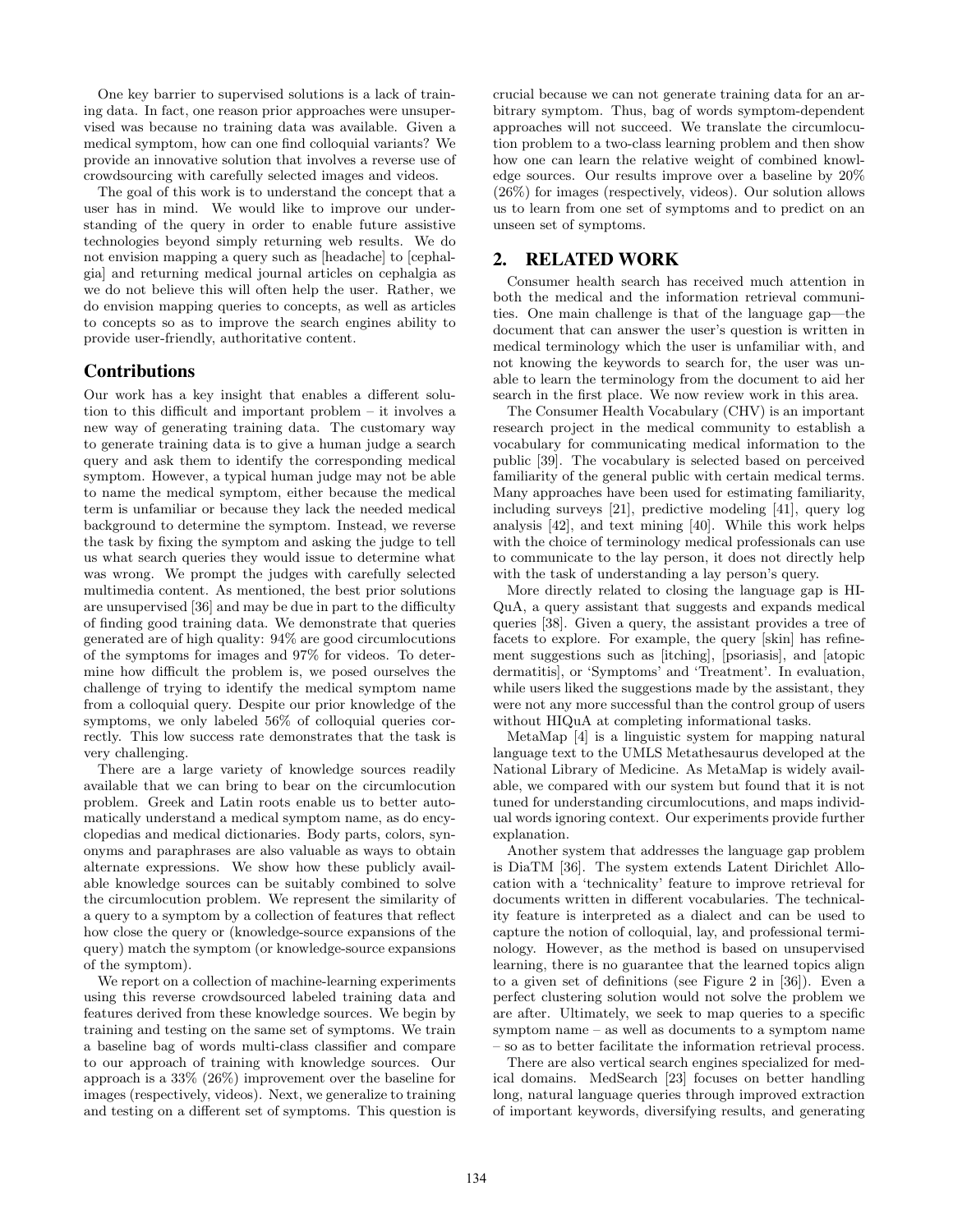related medical phrases for assistance in query refinement. However, building a vertical search engine does not address the fundamental mismatch between the language used on reputable medical websites and how users search for information about symptoms and diseases they can not name.

If one is to address the language gap problem via a supervised learning approach, one needs training data. For related problems such as query suggestions, spell correction, and synonym detection, a popular approach for obtaining training data is using query refinements [26, 5, 9, 24, 33]. This is commonly done by examining sequences of queries and using co-occurring pairs for labels. Unfortunately, for our problem, the queries we are interested in labeling tend to be rare, as few users know the professional terms. Those who do know professional terms tend to have medical training and their query refinements lead to professional terms being associated with unrelated professional terms, rather than colloquial ones

Finally, the problem of mapping colloquial queries to professional medical terms is a special case of the textual entailment problem in natural language processing – given a text snippet *t* and a hypothesis *h*, decide weather *t* entails *h*. A version of the problem is to decide whether one piece of text paraphrases another [35, 22, 11]. We use paraphrasing tools [3] in our solution for circumlocution.

## 3. PRELIMINARIES

We define some terms used in our paper, particularly the difference between a colloquial and circumlocutory query. We also describe the three problems we set out to solve: how to generate training data, how to represent the similarity between a query and a symptom and how to predict the symptom from a query.

## **Definitions**

Throughout the text, a *medical symptom* is evidence of disease or physical disturbance observed by the patient. A *medical sign* is an objective indication that can be observed by someone other than the patient. For example, pain is a symptom observable only by the patient, while flushed cheeks are a sign observable by a physician or concerned parent. Signs and symptoms have *professional* medical names, such as cephalalgia, and *colloquial* names, such as headache. Signs and symptoms can also be discussed in a *circumlocutory* fashion, where neither the professional medical name nor a common colloquial name is used. Instead, a description is given such as "my head is pounding". Throughout the paper the phrase *colloquial language or query* will refer to a set of queries that includes the colloquial names, while *circumlocutory* refers to only queries that describe a sign or symptom.

# Problem Statement

Our goal is to map circumlocutory language to professional medical language. Medical search is a large domain, so we focus only on the problem of medical signs and symptoms. We consider a few key subproblems.

Problem 1. *Given a medical sign or symptom s, find colloquial and circumlocutory ways of expressing s.*

Previous work approached this problem from an unsupervised perspective. This is because finding labeled training data is a non-trivial problem. We believe that it is one of the major barriers to significant progress. Given training data, the next question is how to represent the similarity of a symptom and a circumlocutory expression. Answering this question forms the backbone for feature construction crucial to a machine learned solution.

Problem 2. *Given a medical sign or symptom s and a colloquial or circumlocutory expression c, identify ways to automatically represent the similarity of s to c.*

Our ultimate goal is to map user queries to the correct medical terminology. With the correct terms, we can facilitate new information retrieval applications. Note that this problem primarily applies to circumlocutory language since the colloquial names for queries are well known.

Problem 3. *Given a circumlocutory expression c of a symptom s, design a way to automatically infer s from c.*

There are several follow-up problems including how to combine symptoms to form a diagnosis. This is not our focus. Automated medical diagnosis systems have been previously studied e.g., [17, 12, 18, 13], and are an interesting and challenging research area. We focus on a phase that precedes diagnosis. A good solution to our problem can facilitate the longer term vision of automated diagnosis.

## Search Activity

A common first response for how to identify circumlocutory expressions and their corresponding medical symptom label (Problems 1 and 3) is to mine search activity. We could not find a way to use the search logs, though it may be possible. One commonly used method in understanding search queries is to identify frequently co-occurring circumlocutions that precede a search for a medical symptom within a session. However, this approach may have limitations. For example, the nature of our queries is such that many words describe what could be said with fewer. This implies that circumlocutory searches can be long, and therefore possibly rare – complicating a frequency calculation. Further, since people can be unfamiliar with professional medical terminology [42] when they find content that may answer their diagnostic questions, they may issue symptom search queries to understand the definition, but not actually possess the symptom. Search behavior like this is supported by observations of Cartwright et. al [7] who found that medical search sessions alternate between two phases, *evidence-based* and *hypothesis-directed*, where evidence-based queries are of the form [back pain] or [dry cough with chest pain] while hypothesis-directed queries test diagnoses and treatments like [ointments for eczema] and [back stretching exercises]. This suggests that the search logs may be quite noisy for this task. We leave the question of how the search logs can be used in the context of understanding circumlocutory queries as a direction for future work.

# 4. GENERATING TRAINING EXAMPLES VIA CROWDSOURCING

We now show how given the correct priming and experience anyone can generate the training data that we require. With the advent of crowdsourcing platforms such as Amazon Mechanical Turk, Taskcn, Topcoder, 99designs, Innocentive,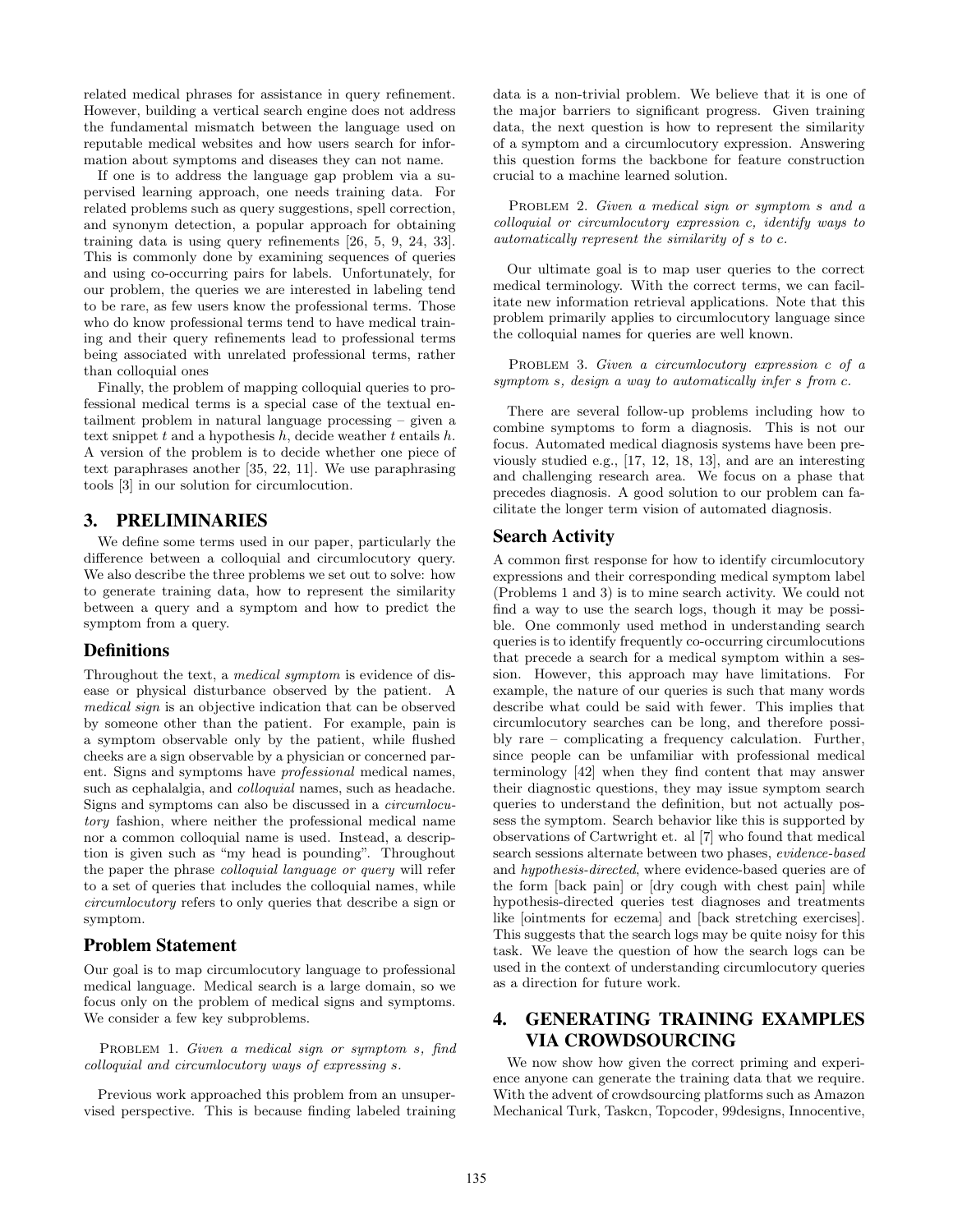CrowdCloud, CrowdFlower, it has never been easier or more cost effective to obtain labeled data. A very simple task to crowdsource is obtaining and verifying labels. How to do this accurately and effectively for machine learning tasks has been extensively studied [31, 16, 27, 29, 20, 32, 8, 37]. While search engines often use human rated feedback, it is quite difficult for human raters to infer intent after the fact [1]. Moreover, considering the average layperson is unable to self-diagnose themselves, it is hopeless to ask crowdsourcing participants to label a set of queries with the symptoms that they describe.

Instead of asking the crowdsourcing participants to generate the labels for the training data, we ask them to solve the inverse problem. Given a label, generate the data. This is possible in our setting because the participants are a good approximation of the average user of a search engine, i.e. the population generating the circumlocutory queries that we are trying to classify. The challenge lies in finding the appropriate material to allow a crowdsourcing participant to create appropriate queries. This approach dramatically reduces the error in the labels.

We can not show the crowdsourcing participant a label such as *scleral icterus* and ask them to generate a query as we do not expect them to be familiar with that term. Instead, we observed that users very often describe what they see and feel, so we set up Amazon Mechanical Turk tasks that simulate the experience of having a given symptom. We identified medical symptoms with a strong visual component, and found three diverse pictures that demonstrated the symptom. The Mechanical Turkers were then shown one of these pictures and asked "If you were the patient in this picture, what queries would you issue to find out what is wrong with you?". We also found 10 - 30 second clips from YouTube of patients experiencing a symptom without extra commentary and repeated the task with this training data. The videos covered auditory symptoms such as stridor (a type of troubled breathing), whooping cough, and hypoventilation (slow breathing), and movement symptoms such as nystagmus (uncontrolled eye movements), parkinsonism, and raynaud's phenomenon (a discoloration of the hands due to problems with blood flow). The task set up is in Figure 1.

We restricted our set of allowed workers to only Mechanical Turkers located in the United States and set an average payment rate of \$10 an hour to encourage high quality work. In our analysis of the data obtained, we found that over 94% of the provided queries were of high quality when prompted by images, and over 97% was of high quality when prompted by a video. We demonstrate some of the data obtained in column 2 of Table 1.

There are two major drawbacks to this approach. The first is that crowdsourcing participants are not a representative sample of internet users, let alone the population. There is not strong consensus about the demographics of crowdworkers - it differs from platform to platform and hour of the day, though the most reliable data may come from Ross *et al.* [28] who show that it combines moderate-income US workers with an international force consisting primarily of well-educated Indian workers.

The more crucial issue with this approach is that it is impossible for anyone not experiencing the symptom to accurately describe how the symptom feels, the pain experienced, and so on, as well as the additional signals that

#### Crowdsourced Task

Imagine that you are experiencing the health problem shown below. Please provide three search queries that you would issue to find out what is wrong.

## Instructions:

You must provide 3 distinct search queries.

The search queries must relate to what you see below. Each query must completely describe what you see below.



Search Query 1: Search Query 2: Search Query 3:



Figure 1: The crowdsourcing task for obtaining training data. The symptom shown is *edema*.

would be available from someone in the same room as the patient (as in a parent issuing a query on behalf of their child). Fortunately, this drawback exists only in situations where personal experience is necessary. Even there, it can be somewhat mitigated through the use of video (e.g. results in Section 7 show that crowdsourced queries from videos are of higher quality). Despite the fact that the Turkers were unable to experience the symptoms, they still projected their own experiences onto the task and did mention pain words such as 'sore'. Unlike the queries that we observed in query logs, the provided queries tend to be shorter and not mention as many details about the situation, such as how long the symptom has been occurring for, the age of the patient, or a combination of multiple symptoms and conditions.

We believe that this approach of crowdsourcing data generation can be easily generalized to other domains where the issue with personal experience is a significantly smaller factor. For example, one could easily imagine showing a Mechanical Turker a video of how a broken car starter motor sounds and asking how they would search for information about the observed problem.

## 5. OUR APPROACH

In this section, we describe the collection of knowledge sources used to understand what a medical symptom is, as well as how they were used to construct a feature space for machine learning. Our focus is on using publicly available datasets to demonstrate the power of existing knowledge sources.

#### 5.1 Knowledge Sources

There is a wealth of knowledge readily available about medical symptoms that should be exploited in any solution to Problems 2 and 3. Prior unsupervised approaches do not seem to use these sources. We also describe knowledge sources that help us understand a query.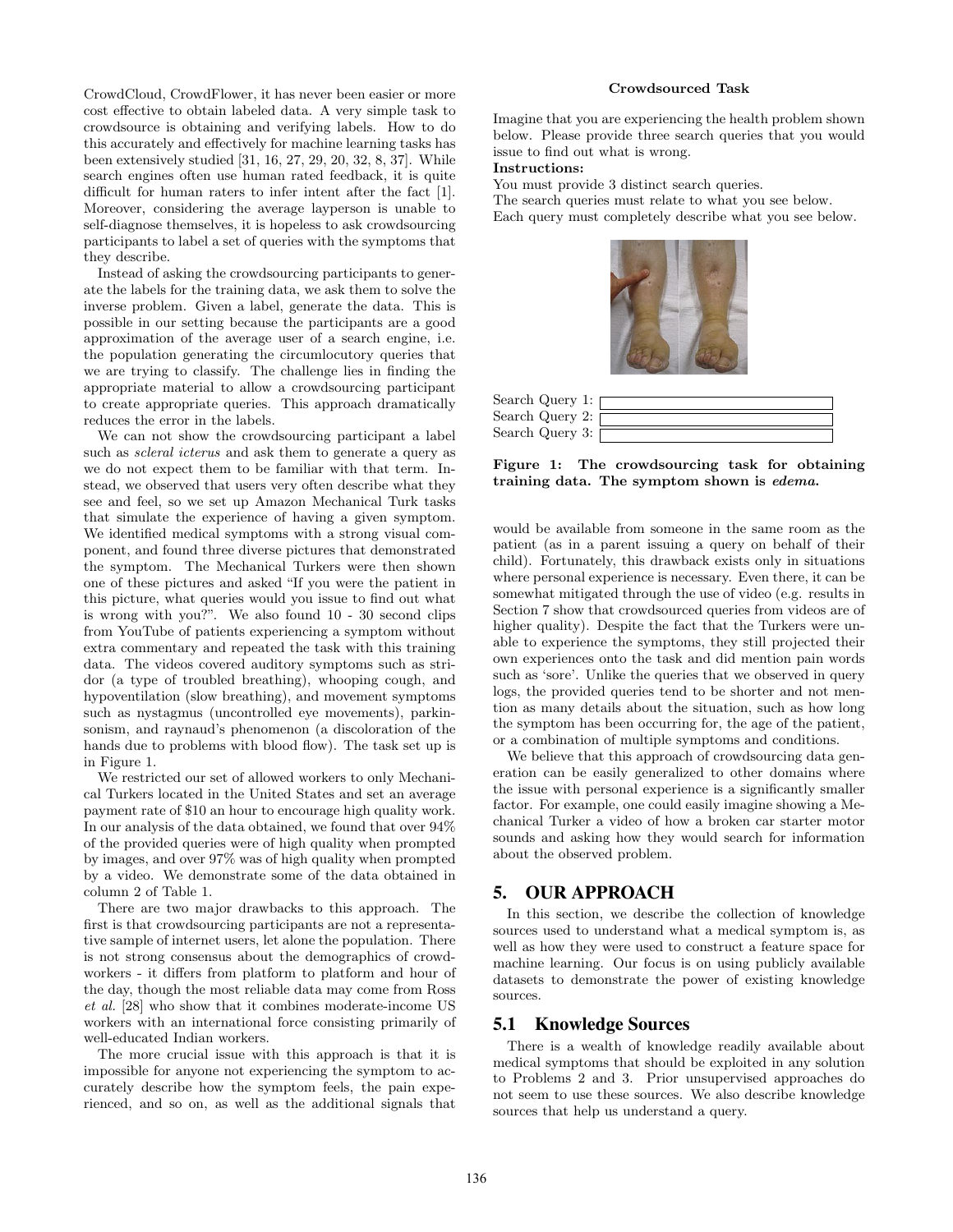| <b>Symptom Name</b> | <b>Crowdsourced Queries</b>                    | Wikipedia Redirects                    |  |
|---------------------|------------------------------------------------|----------------------------------------|--|
| alopecia            | baldness in multiple spots circular bald spots | elderly hair loss [loss of hair]       |  |
|                     | [loss of hair on scalp in an inch width round] | ways to fight hair loss [alopetia]     |  |
| angular cheilitis   | broken lips [dry cracked lips]                 |                                        |  |
|                     | [lip sores] [sores around mouth]               | no redirects                           |  |
| edema               | fluid in leg [puffy sore calf] [swollen legs]  | [dropsical] [dropsy] [hydropsy]        |  |
| exophthalmos        | [bulging eye] eye balls coming out]            | [bulging eyes] [eye popping]           |  |
|                     | swollen eye swollen eye balls                  | exophthalmia                           |  |
| hematoma            | hand turned dark blue [neck hematoma]          | [haematoma] [hemotoma]                 |  |
|                     | [large purple bruise on arm]                   | [organizing haematoma]                 |  |
| jaundice            | [yellow eyes] [eye illness]                    | [icteric] [yellowed] [scleral icterus] |  |
|                     | white part of eye turned green                 |                                        |  |
| psoriasis           | [red dry skin] [dry irritated skin on scalp]   | oil drop nail psoriatic cerises        |  |
|                     | $[silvery-white scalp + inner ear]$            |                                        |  |
| urticaria           | hives all over body [skin rash on chest]       | hives nettle rash [autographism]       |  |
|                     | [extreme red rash on arm]                      |                                        |  |

Table 1: A sample of the training and testing data

#### *5.1.1 Symptom Data*

Medical symptoms have strict formal definitions and are often carefully named from Greek and Latin sources. This information is contained in medical dictionaries and encyclopedias that are widely available. We describe these sources, together with their strengths and limitations.

# Greek and Latin roots

A good knowledge of Greek and Latin is helpful in understanding English words. For example, *circumlocution* can be broken into two parts, *circum* meaning around, and *locution* from the Latin word for speech, giving us a definition of "round-about speech". Many medical symptom names derive from Greek or Latin. e.g. the symptom *hematoma* translates into "a mass or collection of blood".

We obtained a list of common Greek and Latin prefixes, suffixes and roots used in medical words, for example, words beginning with *adip-* refer to fat or fatty tissue, and *ocul*pertains to the eye, and use this to expand the symptom names. For a symptom *s*, let *root*(*s*) denote the set of words that match a prefix, suffix or stem of the words in *s*.

The drawback to this approach is that some words may have a prefix or suffix, but not truly match the meaning. For example, *herpes* has the Latin suffix "pes" which means "of the foot", but the word herpes is Greek.

For our experimental section, we retrieved a list of 762 Greek and Latin roots, which comprised of 109 suffixes, 645 prefixes and the remainder stems from Wikipedia.

# Medical Dictionaries

There are a variety of medical dictionaries online that define symptoms. One example is MeSH (Medical Subject Headings) whose primary purpose is to classify medical articles and books into a taxonomy. MeSH also contains symptom definitions in a field called scope notes. For each symptom, we crawled MeSH for the scope note definition. For a symptom *s*, we define *dict*(*s*) to be the set of words in the dictionary definition of the symptom.

One limitation of dictionaries is that the definition may be more convoluted than the symptom. For example, the scope note for *cough* expands to "a sudden, audible expulsion of air from the lungs through a partially closed glottis, preceded

by inhalation." Overall, however, we believe that dictionary definitions will be helpful in shedding light on the symptom.

# Encyclopedias

Whereas dictionary definitions are short, encyclopedias expound further on concepts. Wikipedia is a natural resource for such content. The first paragraph tends to have a definition and contain some distinguishing features about the symptom. For a symptom  $s$ , we define  $\text{encyc}(s)$  to be the set of words in the encyclopedia description of *s*.

Utilizing data from Freebase and Wikipedia, we obtained a list of 1800 symptoms with 1100 Wikipedia entries. We removed the stop words, and extremely common and rare words from the first paragraph of these entries.

#### Synonyms

Synonyms can play a large role in understanding a query. WordNet [30] is a natural choice for a synonym service. The primary drawback with using WordNet on a search query (that is not a sentence) is that it is not context aware. For example, 'affection' is a valid synonym of 'heart', yet it is not appropriate when 'heart' is mentioned in a medical context. For a query  $q$ , let  $syn(q)$  denote the set of synonyms of the words in *q*.

#### Paraphrases

There is a body of paraphrasing literature that benefits from Machine Translation data [22, 35]. The principal idea is to take a phrase translated from one language, say French, to English. If that phrase is translated in two different ways to English then these two translations may be paraphrases of each other. If these translations are repeated across many languages, there is further evidence to support paraphrasing. The tools in this space are better at translating from formal/uncommon language to more generic language, e.g., "I am suffering from tachycardia" paraphrases to "I am suffering from heart palpitations", but not vice versa. For a symptom *s*, we let *para*(*s*) denote the set of words in the paraphrase of *s*. We used the Microsoft Translator's Paraphrase API  $[3]$  to find the top 6 paraphrases for *I'm suffering from*  $\langle \textit{symptom_name} \rangle$ .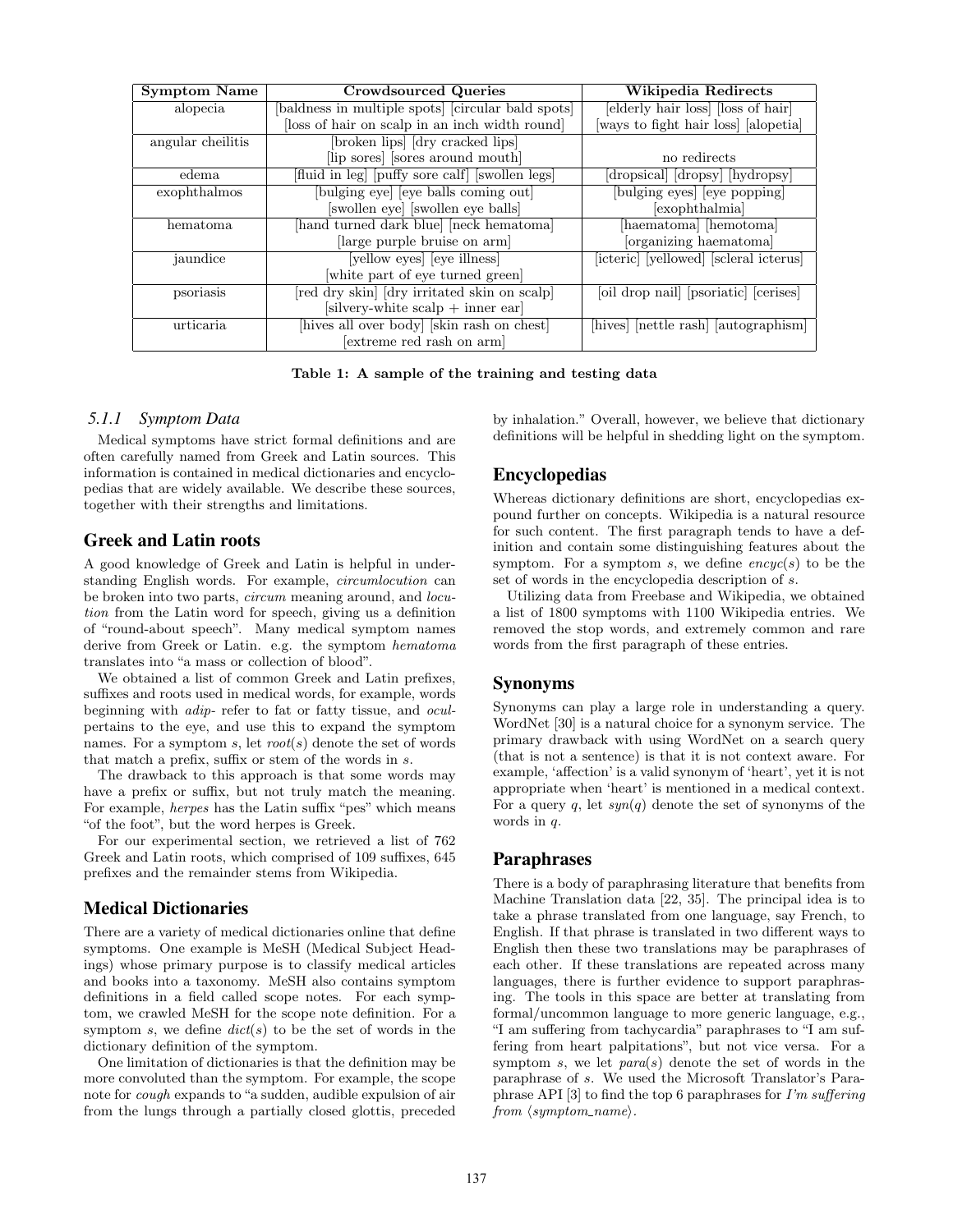### Anatomy

Body parts are routinely mentioned in search queries and there are many resources on the web that contain lists of body parts. For a phrase *p*, let *body*(*p*) denote the body parts mentioned in the phrase.

One limitation of matching a search query with a body part is that people may be both overly general and specific when describing the body part. For example, a user may issue a query such as [swollen eye] when the actual body part affected is the *eye orbit* (see *periorbital edema*). Another common example is that skin conditions often mention the body part that the skin covers, such as [rash on arm]. The skin condition problem is particularly challenging as some symptoms affect only certain types of skin (akin to the skin lesions that appear in lupus) while others can appear anywhere on the body so sometimes the body part mentioned is helpful, while other times it is misleading. We obtained anatomy data from WordNet.

# Colors

Colors play a significant role in diagnosing and distinguishing medical symptoms. One limitation of using color is that two users can describe the same color in different ways, e.g., *pale red* and *pink*. Some of these expressions are included in our synonym data but we also expect that the color substitutions used will be symptom dependent. For a set of words *p*, let *color*(*p*) denote the set of color words in *p*. A list of 949 colors were obtained from [25].

We opt to represent our data over words as opposed to phrases as phrases are not known to add predictive power over words [6]. While each of these data sources have their own imperfections, we will shortly see how in combination they can improve our understanding of a symptom and query.

## 5.2 From Knowledge Sources to Feature Representations

To represent the combination of a query and symptom, we make use of the knowledge sources just described to create a multidimensional space. Each feature of this space captures the similarity of a symptom and a query in a different aspect. For example, one feature could be the similarity of a query to the dictionary definition of a symptom. To compute the query feature, we turn the query *q* into a bag of words where the features are words and the count is the number of times the word appears in the query, denoted by  $vector(q)$ . Similarly, for the symptom *s*, we convert dict(*s*) into a similar vector space over words. We then take the cosine of the angle between these two vectors to represent similarity in this regard, i.e.,  $cos(vector(q))$ , vector(dict(s)). We will often drop the vector notation and simply write  $cos(q,\text{dict}(s))$ . To compute a feature based on body part similarity, we could for a query *q* and a symptom *s* compute  $\cos(\text{body}(q), \text{body}(\text{encyc}(s))).$ 

# 5.3 Learning a symptom classifier

Armed with crowdsourced labels and feature vectors, we have reduced circumlocution to a classical machine learning problem. We learn two kinds of classifiers. In the multiclass setting, we learn a classifier that can only predict well on symptoms that it has previously seen. In this setting, the label of each feature vector is the symptom. The features are computed as described and the bag of words in the query can also be used as additional textual features. In the two-

| Query        | Symptom                        |
|--------------|--------------------------------|
| a            | s, dict(s), encyc(s), root(s), |
|              | $syn(root(s))$ , para $(s)$    |
| syn(q)       | root(s), syn(root(s))          |
| body(q)      | body(dict(s)), body(encyc(s))  |
| body(syn(q)) | body(dict(s)), body(encyc(s))  |
| color(q)     | $color($ encyc $(s))$          |

Table 2: Query  $\times$  symptom combinations used to generate features.

class setting, the goal is to understand what combinations of features can generalize to unseen classes. Every combination of query and symptom is used to create a feature vector. Queries that are circumlocutions of a symptom are labeled positive, and all other combinations are labeled negative.

# 6. EXPERIMENTS

The goal of our experiments is to demonstrate that we can generate high quality training and testing data reliably and that we can predict the symptom of a given circumlocutory query. We manually evaluated the training data and compared the performance of our learning algorithms with and without the addition of knowledge sources. Finally, we evaluated how well the learning algorithm is able to generalize from our feature space via a test set that was obtained from Wikipedia redirects.

# 6.1 Generating Labeled Data

We have two methods for obtaining labeled data. The first is the crowdsourcing experiment described in Section 5 and the second involves Wikipedia redirects. We describe the strengths and limitations of these methods, as well as how we used them in our experiments. In the crowdsourced data, we demonstrate two key findings: that the overall quality of the training data is high - the crowdworkers completed the task to the best of their ability - and that the task of finding the correct symptom from a circumlocution is quite hard - we, the authors, when faced with the task of labeling the queries with symptoms were only able to label 56% correctly, despite being knowledgeable about the space of symptoms.

# *6.1.1 Crowdsourced Labels*

We selected a collection of 41 medical symptoms or conditions which have a strong visual component. Of this, 31 had images and 10 had videos. A sample of these symptoms are shown in the first column of Table 1. Our training data is skewed towards cutaneous, audible and movement based conditions since we require visible or auditory evidence for our query generation method.

To assess the quality of the training data, the authors randomly selected 10% of the (query, symptom) combinations and evaluated the quality of the generated data. We show a breakdown in Table 3. For our first analysis, we concerned ourselves with evaluating whether or not the crowdworkers were able to successfully complete the task of generating medical queries to the best of their ability. We took a random sample of 10% of the generated queries and rated whether the query was a good circumlocution, contained the correct symptom name, contained an incorrect symptom name, or was too general to classify.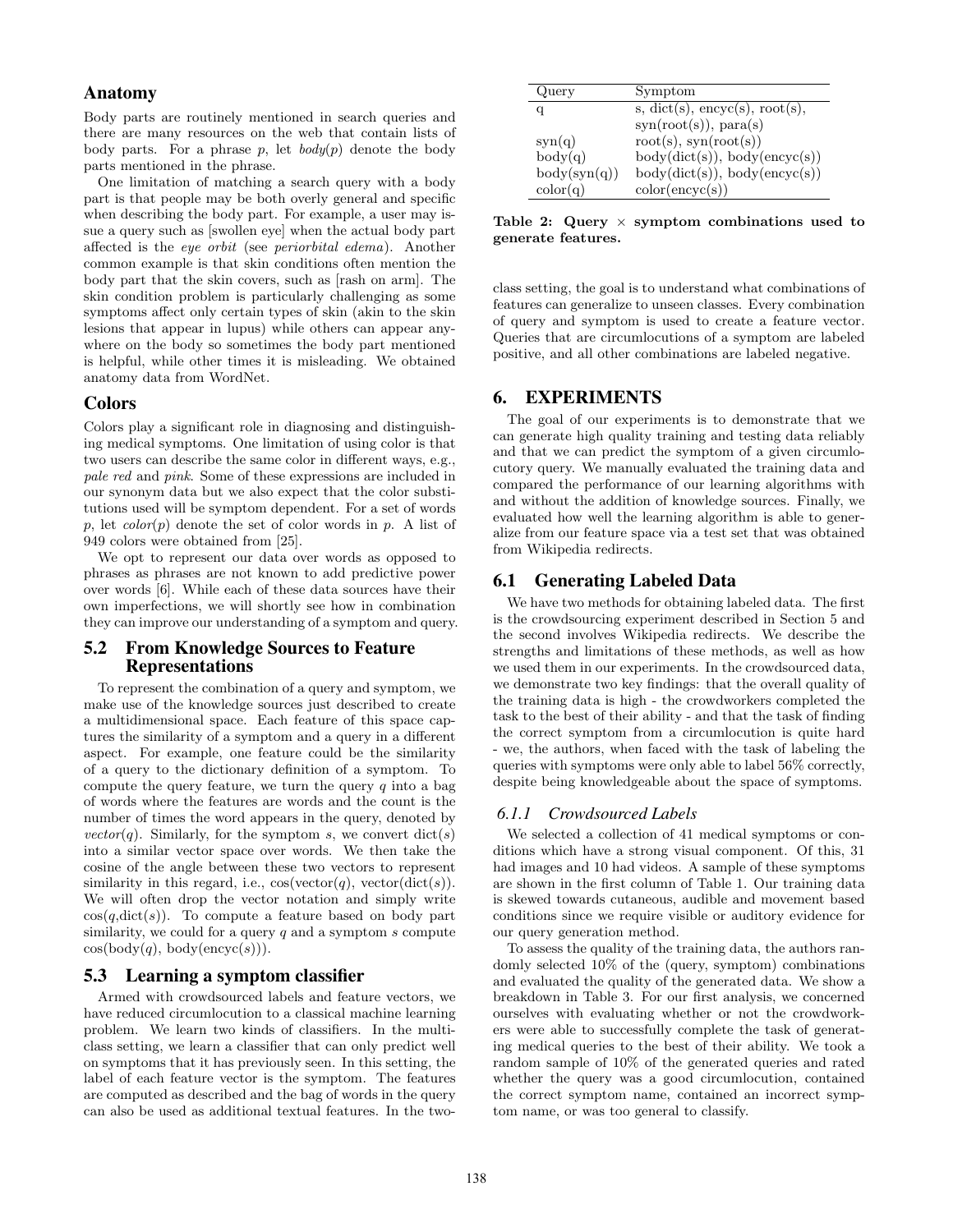| Type                 | Percent |
|----------------------|---------|
| Images               |         |
| Good Circumlocutions | 88%     |
| Ground Truth Present | 14%     |
| Wrong Symptom        | 13%     |
| Too General          | $6\%$   |
| <b>Videos</b>        |         |
| Good Circumlocutions | 92%     |
| Ground Truth Present | $2\%$   |
| Wrong Symptom        | 6%      |
| Too General          | 3%      |

Table 3: Quality of crowdsourced training data. The categories do not sum to 100% as the training data may mention the wrong symptom but also be a good circumlocution, or may mention the colloquial symptom name.

The overall quality of the crowdsourced data is quite high  $(94\%$  with only 6% too general), and in some cases  $(14\%)$ the exact professional or colloquial name was given. In 13% of the cases, the wrong symptom was given and 88% of the time a good circumlocution was provided. When the queries produced by the crowdworkers were incorrect, we do not believe that the goal was to mislead. For example, in a picture of a jaundiced patient, poor screen quality may have caused a user to not realize that the patient was yellow, and instead focus on a different aspect of the image, resulting in the query [lost hair on scalp]. Second, as previously noted, people who are not experiencing the symptom cannot accurately describe pain or feelings associated with the symptom. Finally, a small percentage (6%) the queries were too general to be useful, e.g., the query [eyes] or [yellow] to describe a jaundice patient. Note that the numbers do not sum to 100% because in some cases a query could be assigned to multiple categories, e.g., be a good circumlocution but name the wrong symptom, e.g., [athlete's foot] for psoriasis.

The problem of learning a symptom from a query is quite challenging. As an experiment, we utilized the same 10% sample of Turk queries that was categorized above (without the symptoms) and attempted to label the symptom ourselves. The labeler was very familiar with the symptom names and definitions of the symptoms and had even hand curated the pictures that were shown in the Mechanical Turk study, but had never been exposed to the generated queries. To our surprise, our own labels were only 56% accurate. Much of the challenge came from the fact that many of the symptoms are quite similar - iritis and conjunctivitis, or the various skin rashes. Vague queries about these symptoms without great detail are challenging to differentiate. The question is: can an automated algorithm do better?

#### *6.1.2 Wikipedia Redirects*

Our other source of labeled data is Wikipedia redirects. These redirects are quite powerful: issuing a query such as [fast heart rate] in Wikipedia redirects to the Wikipedia page on [tachycardia]. We scraped redirects from the Wikipedia link graph for 370 symptoms with an average of 12 redirects per symptom. Some examples of redirects are shown in the last column of Table 1. There are only 10 symptoms that occur in both the Wikipedia redirect data set and the one generated by the image Mechanical Turk task.

Wikipedia redirects are not designed solely to deal with circumlocution and often redirect to a professional term from an even more specific professional term e.g. *hyperbilirubinaemia* to *jaundice*. There are foreign language redirects, e.g., from *signe de la tache de bougie* to *psoriasis*, as well as spelling redirects e.g. from *alopetia* to *alopecia*. Ultimately, these redirects exist to connect people to the best content available in Wikipedia. As a result, the data is not ideally suited for training purposes. However, improvement in performance on this data as a test set suggests an improvement in our ability to predict symptoms. Since Wikipedia is manually curated, the quality of the redirects is high.

### 6.2 Learning

We conduct two learning experiments to determine whether our knowledge sources have value in symptom prediction. In the first experiment, we train and test on the crowdsourced data. This experiment fixes the symptom set and does not require any generalization, so we are able to determine if our knowledge sources improve upon our ability to predict over a bag of words baseline. In the second experiment we train on crowdsourced data and test on Wikipedia redirects, effectively evaluating how well the feature space allows us to generalize our predictions to unseen symptoms.

#### *6.2.1 Baseline*

We evaluate two baseline approaches, Batch MetaMap (available at http://metamap.nlm.nih.gov/) and bag of words, i.e., where each word in the query is a feature in a highdimensional space. Our goal is to demonstrate that we have an effective way of using knowledge sources to solve the problem. Note that we are not comparing to unsupervised prior solutions [36]. An unsupervised approach of clustering queries into latent topics, even perfect latent topics, simply does not solve the problem of identifying the symptom name. In fact, we are not aware of prior solutions that identify the symptom name  $-$  in part because of the difficulty in generating training and testing data.

#### *6.2.2 Train and Test on a fixed set of symptoms*

We learn a multi-class classifier that can predict the symptom of a circumlocutory query. In the baseline, crowdsourced data is used to create a bag of words representation: given a symptom and given a crowdsourced query, we construct a vector space over the words in the query. The dimensions of the vector are words and the values correspond to how many times the word appears. Our approach uses the features described in Table 4. In the case of images, since there are 31 symptoms, the classifier must identify which of the 31 classes is the most likely candidate. In the case of videos, there were 10 symptoms. A multiclass linear regression algorithm was used for both feature sets [2].

We repeat 10 runs of 10-fold cross validation. The average and standard deviation over the runs is reported in Table 4. Results are reported using both micro-average and macroaverage accuracy. Micro-average reports the total fraction of correct symptoms while macro-average averages on a persymptom basis. Random guessing is expected to be 3% accurate for images (31 symptoms) and 10% accurate for videos (10 videos).

The performance of bag of words is 47% micro-average. For images, our approach shows an improvement to 61% micro-average, see Table 2. This is a 33% improvement over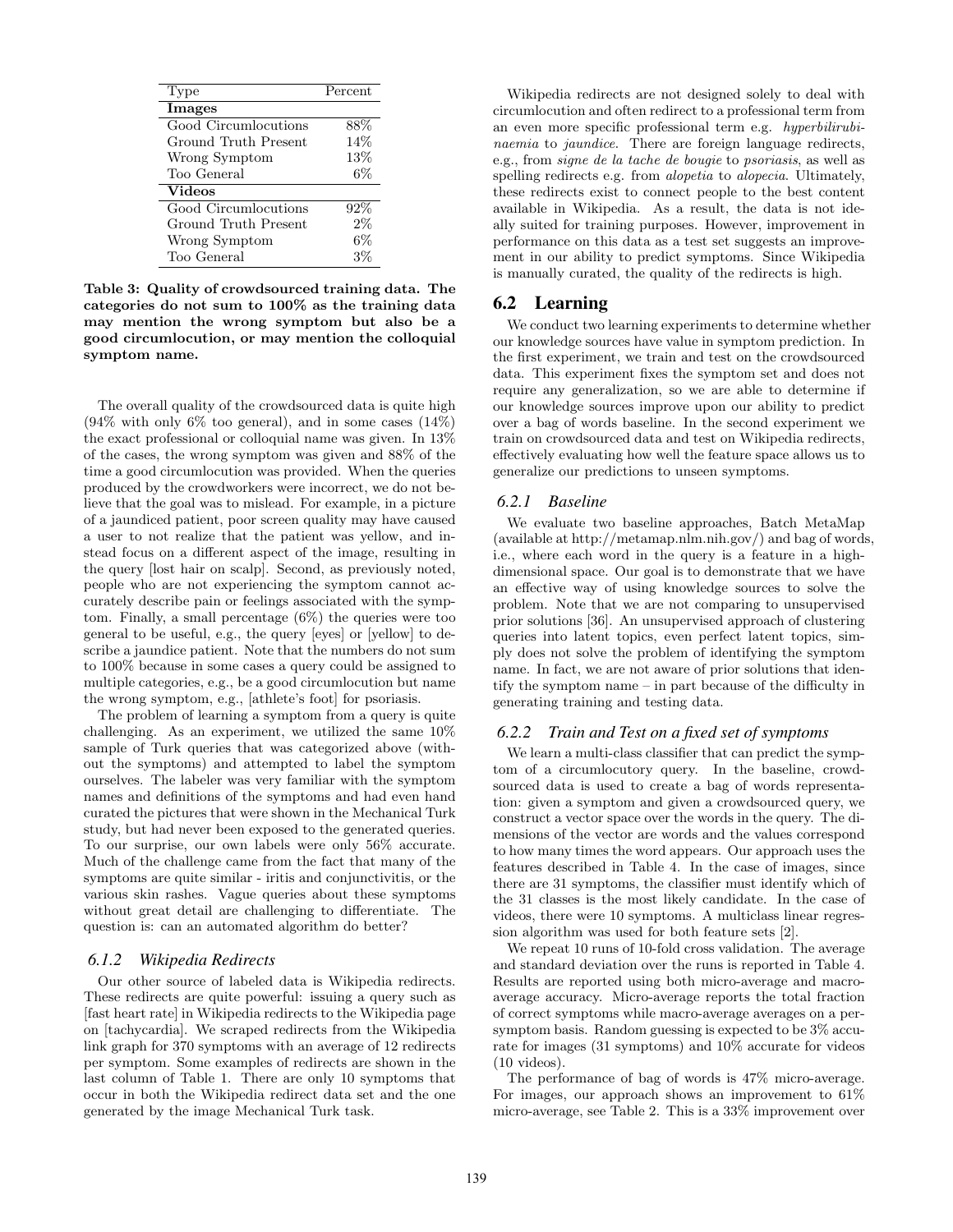| Type                             | Micro-Average Accuracy (stdev) | Macro-Average Accuracy (stdev) |
|----------------------------------|--------------------------------|--------------------------------|
| Image: Random Guessing           | $0.03$ (-                      | $0.03$ (-                      |
| Image: Bag of Words              | 0.47(0.05)                     | 0.41(0.05)                     |
| Image: Bag of Word plus Table 2  | 0.61(0.05)                     | 0.54(0.06)                     |
| Video: Random Guessing           | $0.10 \; (\text{---})$         | $0.10 \; (\text{---})$         |
| Video: Bag of Words              | 0.69(0.04)                     | 0.57(0.04)                     |
| Video: Bag of Words plus Table 2 | 0.85(0.03)                     | 0.72(0.04)                     |

Table 4: Training and testing a multi-class classifier on the Mechanical Turk generated data. These results compare bag of words with bag of words with additional knowledge sources listed in Table 2. Accuracy is averaged over 10 runs of 10-fold cross validation. Additional knowledge sources improve the final accuracy.

the baseline bag of words approach. The difference in accuracy is statistically significant: under a paired t-test, the *p*-value is less than 0.001. The method also improves over the 56% accuracy that was obtained by human labeling. For videos, our approach shows an improvement to 85% microaverage, which is a 26% improvement over the baseline. The difference in accuracy in both cases is strongly statistically significant: under a paired t-test,  $p < 0.001$ .

For MetaMap, we selected a random 10% sample of our crowdsourced data and restricted MetaMap to make predictions of Symptoms, Findings and Diseases. Of these, we graded MetaMap as correct if it had a strong confidence in mapping to a correct symptom or variant, e.g., hand tremors and tremors were both considered correct for our tremors training data. Within this set, MetaMap produced no mapping for 15% of the data, was correct on 12% of the data and produced an incorrect prediction on 73% of the data. Within the correct predictions, 10% of the correct predictions were for only two symptoms and the other 2% correct predictions had the symptom name in the query. Some of MetaMap's failures stem from ignoring the surrounding context, e.g., [trouble falling asleep] was mapped to Finding: Falls and Finding: Sleepiness. Given that bag of words performed better, we do not continue evaluating MetaMap.

#### *6.2.3 Train and Test on a different set of symptoms*

For symptoms where Problem 1 can be solved and training data can be generated, the learning approach just described is valuable. However, the major drawback of our approach to generating labeled data is that it requires visual evidence and many symptoms do not have an image or video that is appropriate, e.g., *low blood sugar*. Fortunately, for these symptoms, we still have our underlying knowledge base. We now show how our combined query, symptom feature vectors enable generalization to symptoms where we have no training data.

Our approach translates Problem 3 into a two-class learning problem. For every query, symptom combined feature vector, we label the vector as follows:

$$
label(q, s) = \begin{cases} + & \text{if } q \text{ is a circumlocation of } s \\ - & \text{otherwise} \end{cases}
$$

We then learn the weight of the features using a twoclass prediction algorithm, specifically Friedman's boosted tree approach [15]. We train on crowdsourced data and test on Wikipedia redirects. Note that using the above scheme, most of the data is labeled negative (99.4%). Consequently, a very accurate classifier would label every query  $\times$  symptom combination negative. We overcome the class imbalance problem by down sampling the majority class [19]. In our ex-



Figure 2: ROC curve for training on Mechanical Turk data and testing on unseen Wikipedia redirects. The negative examples were down sampled to have an equal number of positives and negatives. The charts show the performance with enriched features only, i.e., bag of words features removed

periment, we down sampled the negatives in the Wikipedia redirects so as to have an equal number of positives and negatives in the test set. This transformation means that a random guessing baseline is expected to be 50% accurate.

We compared prediction performance with and without textual features and found the results to be very similar. Consequently, the results we report here are based on only the features in Table 2. The prediction results are shown in Table 5. The overall accuracy is 59%. The strength of the approach is positive precision and negative recall which reach 99%. The limitation is positive recall, in other words, there are many query, symptom combinations that are truly positive that the learned classifier fails to connect. Some of these errors are due to the complex nature of the problem. Others may be fixed with additional features and training data. But the primary issue is that many of the redirects serve an alternate purpose than Problem 3. We do not expect our classifier to perform well on redirects from professional to more professional language, e.g., *scleral icterus* to *jaundice*, as the former is not a query we expect a user to issue. But such a redirect helps someone find relevant content in Wikipedia. Similarly, we do not expect our method to perform well on foreign language redirects as our training data was derived from US crowdworkers. The ROC curve is shown in Figure 2 – our method does indeed provide lift over random guessing. Note that the difference between image and video training is negligible in this case.

Finally, in Table 6, we show the top ten features with the most predictive power. The very top features capture the match of the query or synonym of the query to the symptom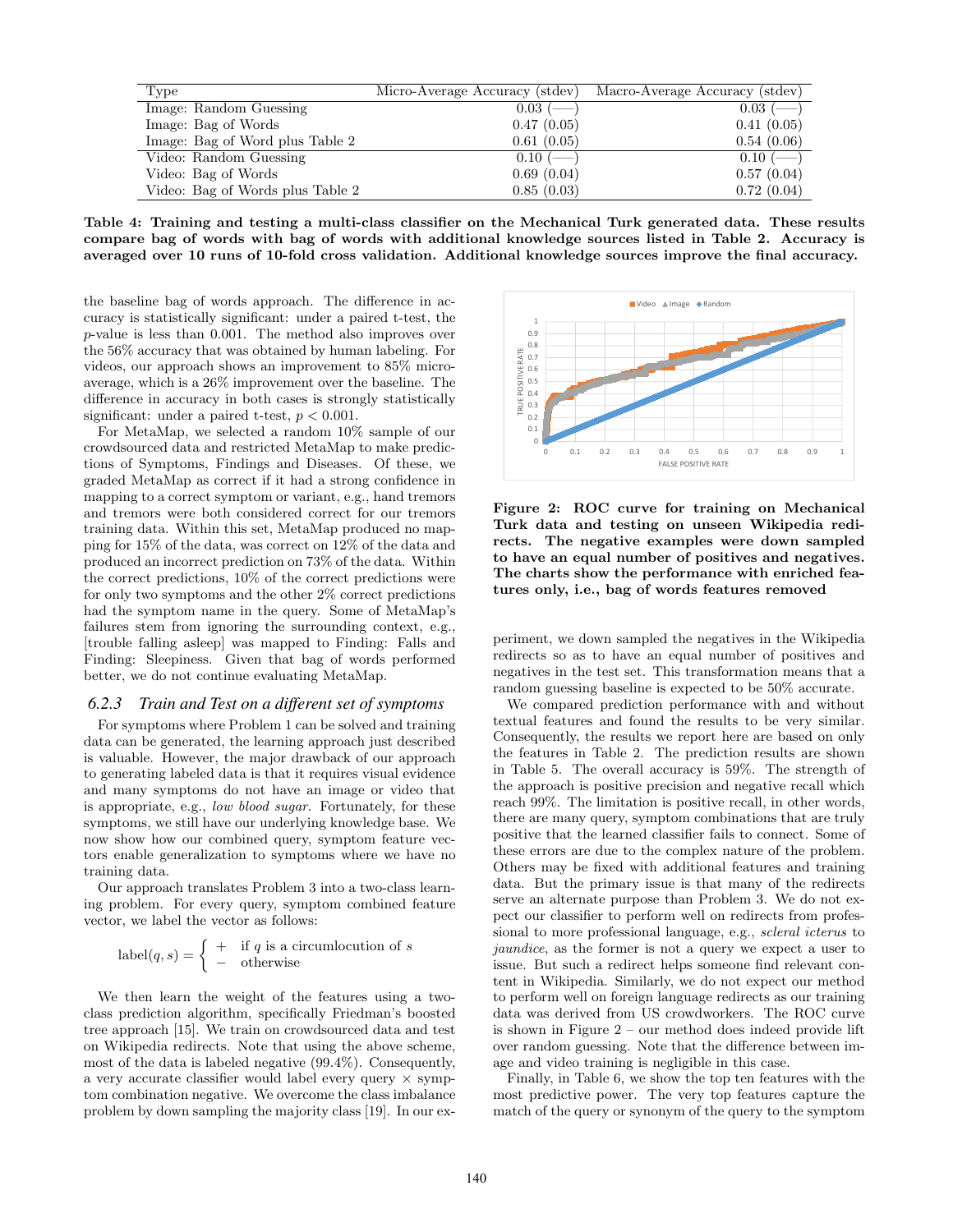| Method         | Random | Image | Video |
|----------------|--------|-------|-------|
| Accuracy       | 0.50   | 0.59  | 0.63  |
| Pos. Precision | 0.50   | 0.99  | 0.97  |
| Pos. Recall    | 0.50   | 0.18  | 0.27  |
| Neg. Precision | 0.50   | 0.55  | 0.58  |
| Neg. Recall    | 0.50   | 0.99  | 0.99  |

Table 5: Training on Mechanical Turk generated data and testing on the unseen Wikipedia redirects. The test set was down sampled to have an equal number of positives and negatives. The bag of words only algorithm has no ability to generalize to unseen symptoms and can not do better than random guessing, so is not included. Our additional knowledge sources enabled generalization to unseen categories.

| Rank | Query Vector            | Symptom Vector      | Per-Feature |
|------|-------------------------|---------------------|-------------|
|      |                         |                     | Gain        |
| 1    | $\operatorname{syn}(q)$ | $\mathbf{encyc}(s)$ |             |
| 2    |                         | $\mathbf{encyc}(s)$ | 0.93        |
| 3    |                         | S                   | 0.78        |
| 4    | body(syn(q))            | body(encyc(s))      | 0.71        |
| 5    | $\operatorname{syn}(q)$ | syn(root(s))        | 0.61        |
| 6    | $\operatorname{syn}(q)$ | dict(s)             | 0.51        |
|      | q                       | dict(s)             | 0.49        |
| 8    | body(q)                 | $\text{encyc}(s)$   | 0.45        |
| 9    | $\operatorname{syn}(q)$ | $\mathrm{root}(s)$  | 0.44        |
| 10   |                         | para(s)             | 0.32        |

Table 6: Top ten features with the most predictive power. Per-feature gain summary for the boosted tree ensemble.

or encyclopedia expansions of the symptom. While body parts play a role in prediction, colors are notably absent. This may be due to the fact that colors are already represented in the match between a query and the encyclopedia expansion of a symptom. Thus color may not provide predictive power beyond the top features.

Unlike the previous learning experiment, we are not able to compare to a bag of words baseline here. Crucially, if the bag of words classifier learns what words are relevant for predicting a set of symptoms *S*, it has no ability to predict which words are important for a set of symptoms *T* when  $S \cap T = \emptyset$ . Our combined query, symptom feature vectors facilitate such generalization.

#### 7. CONCLUSIONS AND FUTURE WORK

Our goal is to improve the understanding of the symptoms that users seek to express when generating circumlocutory evidence-based queries. Our motivation for this work and the direction that we have taken - mapping queries to concepts, rather than directly trying to improve a ranking algorithm - is motivated by the observation that web search is increasingly moving in the direction of a 'web of concepts' [10], rather than keyword search. As such, while we have focused on mapping these queries to their professional medical names, we do not intend for these names to be shown to users. It is not helpful to just rewrite a user's query from [headache] to [cephalalgia] since the results will be written in professional language and less understandable to the average user. We believe that mapping to the medical concept can help us design new technologies that can assist the user's health information needs. For example, familiar web search applications may be improved synonym systems where we can identify full colloquial phrasings as synonyms of the medical terms, or more advanced refinement suggestion systems. Identifying colloquial refinements that would assist in diagnosing the problem at hand would be very helpful to the user, e.g. *conjunctivitis* and *iritis* are both eye infections that are distinguished by pain. Web search engines are increasingly adding functionality that goes beyond a set of web results, such as flight status, sports results, and answers to the queries, and we can envision such additional functionality for the medical domain that depends crucially on understanding the users' query as a set of concepts instead of words. Finally, our work may help form the first steps of a conversational input to an automated medical diagnosis system, such as IBM's Watson system [13]. These are but a few of the possibilities within the existing framework of search. Given the sheer number of users issuing medical queries, we expect other applications.

In summary, our contributions in this paper are as follows. We gave a method for generating training data for the problem of finding a medical symptom associated with a circumlocutory search query. We demonstrated that crowdsourcing could be used to create high quality training data. Additional data sources that are freely and readily available on the web were used to create features with predictive power. Our methods are general enough that what we learn can apply to unseen medical symptoms.

Expanding our work to search sessions (a sequence of queries with a short gap between each query) may be valuable, particularly from the viewpoint of improving our ability to identify a collection of symptoms the user is experiencing. Closing the loop to a final medical disease may be helpful to a user, but this is a challenging problem.

The tools developed in this work are not specific to the medical domain. Circumlocution in automobile, computer and legal domains may be solved with similar approaches. For example, images of unusual fluids flowing out of a car or video snippets of transmission problems could be used to generate training data. Latin roots are at the heart of understanding legal terms such as *habeas corpus* and *pro bono*. Expanding our techniques to other domains is a promising direction for future work.

#### Acknowledgments

We are grateful to Rina Panigrahy for thoughtful discussions, John Stanton for background knowledge and advice on medical symptoms, and Adrienne Porter Felt for advice on experiment design with Mechanical Turk.

## 8. REFERENCES

- [1] R. Agrawal, A. Halverson, K. Kenthapadi, N. Mishra, and P. Tsaparas. Generating labels from clicks. In *Web Search and Data Mining*, pages 172–181, 2009.
- [2] G. Andrew and J. Gao. Scalable training of l1 regularized log-linear models. In *International Conference on Machine Learning*, pages 33–40, 2007.
- [3] Microsoft Translator's Paraphrase API. http://msdn.microsoft.com/enus/library/hh847648.aspx.